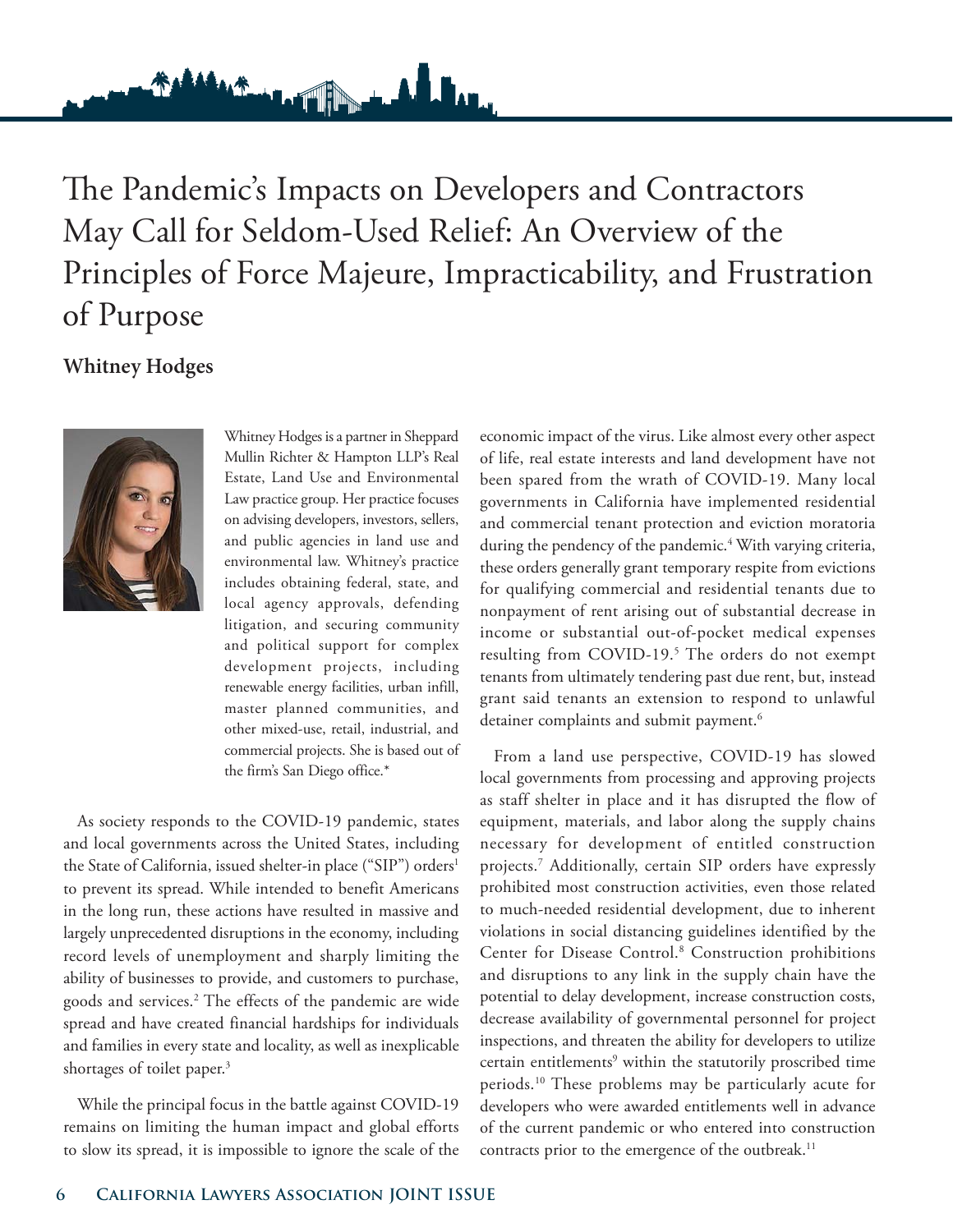This article addresses contractual provisions and legal doctrines—the principles of force majeure, impracticability, and frustration of purpose—that may be exercised by developers and contractors to protect their investments from project delays or increased labor costs related to certain unforeseen consequences beyond their control. It is critical to note that application of these principles is a fact- and contract-specific endeavor, particularly as it relates to the impacts of COVID-19. This article is intended to provide a broad, general overview of the principles.

## **I. FORCE MAJEURE**

At the most macro level, force majeure (from the French, "superior force") can be defined as a contractual provision and or affirmative defense, allocating risk seen through the lens of impossibility, impracticability, or illegality, and is often the term used in contracts or entitlements that forgive performance of the obligations identified therein under very specific circumstances. Force majeure, which is a contractual—not common law—construct, is based on the premise: "No man is responsible for that which no man can control."12 Generally, a force majeure contractual clause is triggered by the occurrence of an event, sometimes referred to as an "act of God," which ultimately renders performance impracticable.<sup>13</sup>

There are two aspects to the operation of force majeure clauses: (i) the definition of force majeure events; and (ii) the operative clause that sets out the effect on the parties' rights and obligations if a force majeure event occurs.<sup>14</sup> The burden of proving such an event and resultant outcome rests on the party invoking a force majeure provision as a defense.<sup>15</sup>

The specific circumstances identified in a force majeure clause are paramount, and may be construed narrowly. Generally, in defining qualifying events, many contracts require force majeure events to be: (i) unforeseeable; (ii) outside the reasonable control of the party seeking to have its obligations excused; and (iii) a result of circumstances other than that party's negligence or willful misconduct.<sup>16</sup> The wording of the exact provision at issue will be key.

California law requires proof that a party relying on a force majeure clause did not exercise reasonable control over the excusing event.<sup>17</sup> A party shows it did not exert "reasonable control" over the event by showing it had good faith in not causing the excusing event and was diligent in taking reasonable steps to ensure performance.<sup>18</sup> The test is whether, under the particular circumstances, there was an insurmountable interference to the performance of

the contract that the parties could not have prevented by prudence, diligence, and care.<sup>19</sup> While often referred to as such, the circumstance does not need to be "the equivalent of an act of God." 20

The force majeure defense requires more than mere economic hardship.<sup>21</sup> However, a party that explicitly assumed the risk for this type of event, even if it was unforeseeable, cannot successfully assert a force majeure defense.<sup>22</sup>

The remedies available to a developer or contractor experiencing a qualifying force majeure event will depend on the applicable contractual or approval obligations.<sup>23</sup> These remedies may include extension of time to perform those obligations or suspension of contractual performance for the duration of the force majeure event.

A developer or contractor's right to relief for force majeure is typically conditioned upon the provision of a notice and supporting evidence to the other party, usually within a specified period from when the affected party first became aware of the force majeure event.<sup>24</sup> Failure to comply will result in forfeiture of the right to this contractual defense.25

When it comes to COVID-19, the disruptions are twofold: the pandemic itself and the various governmental responses discussed above. To this end, "pandemic" or "quarantine" are not typically expressly included in the definition of force majeure. Therefore, when assessing applicability of a force majeure provision, a party hindered by COVID-19 impacts should ask the following questions:

- Does the force majeure clause have specific notice and response provisions, including timing, content, or delivery method?
- What are the specific factors that make performance impossible? Beyond simply a loss in demand or change in market conditions, are there specific noneconomic factors making performance impossible such as government restrictions on gatherings?
- How can the client take reasonable steps to perform, even if not in the same manner initially contemplated? Is delay or rescheduling possible? Can the contract be performed by alternative means? Are there protective measures that can be taken to continue performance?
- Does the force majeure provision specifically include or exclude this type of event (e.g., disease, pandemic, quarantine)?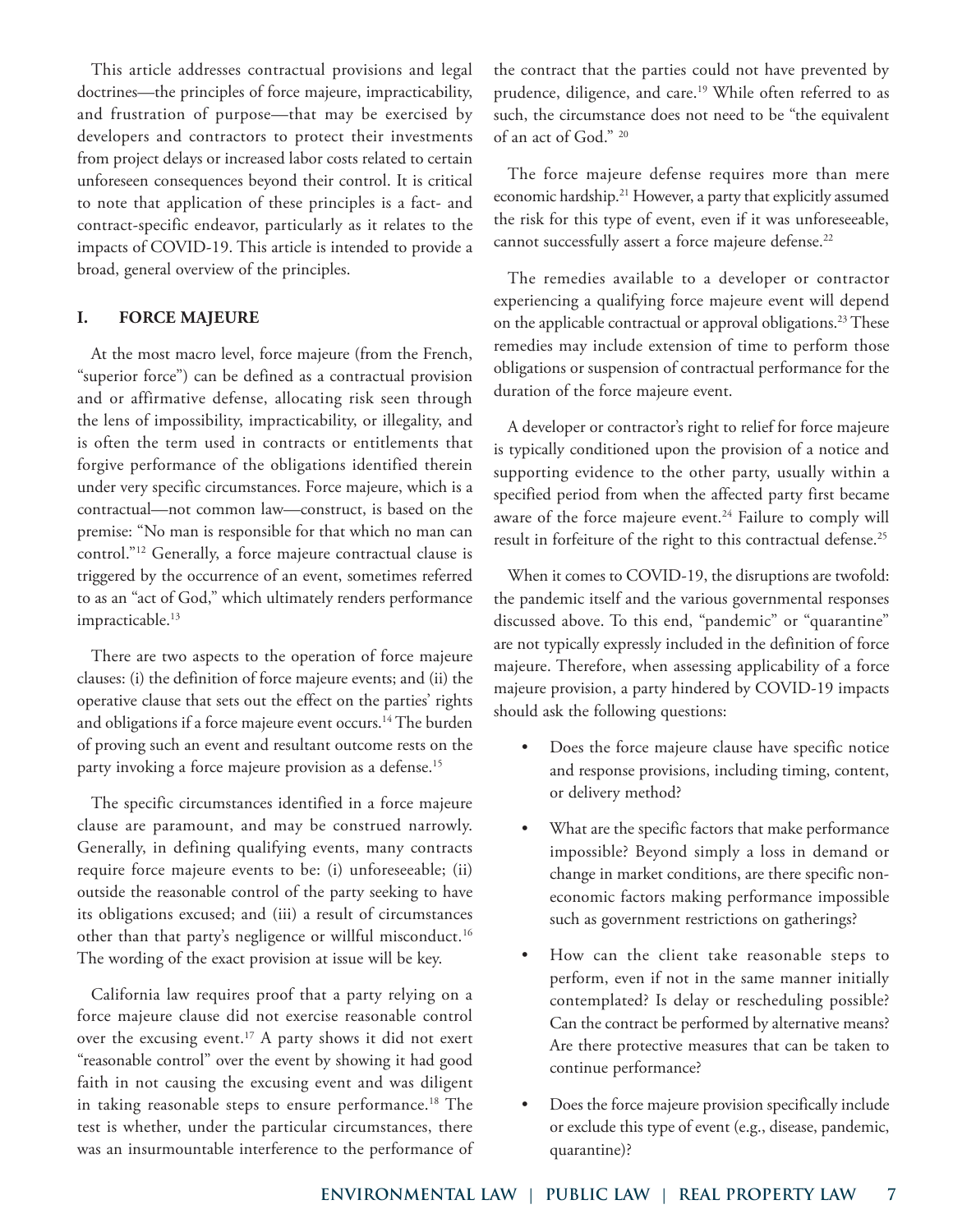- Are any individuals who are sick as a result of the outbreak responsible for performing, without whom performance is impossible?
- Did the parties specifically negotiate the force majeure provision?

Consider how declaring force majeure under one contract affects other agreements and legal obligations, including risk and litigation disclosures.

# **II. TEMPORARY IMPRACTICALITY OR FRUSTRATION OF PURPOSE**

In the instances where neither a construction contract nor an entitlement contain a force majeure provision, or include one that fails to sufficiently identify public health crises or pandemics, thereby rendering the clause inapplicable to the difficulties wrought by COVID-19, developers and contractors may rely on common law doctrines of impracticability or frustration of purpose.

Under these doctrines, intervening circumstances render the contract or approval worthless, due to an alteration of a basic assumption underlying the contract or entitlement, so that performance pursuant to contractual terms (including conditions of approval) is impracticable or negates the very purpose for the contract.<sup>26</sup> Assertion of impracticability or frustration of purpose is intended to stave off allegations of breach or default of contract by the other party or the public agency responsible for entitlement approval. While the typical remedy for these doctrines is either a full excuse from performance or a rescission of the contract entirely, $27$ a developer or contractor may want simply to pause performance of its development obligations.

The ongoing COVID-19 pandemic may provide at least a temporary defense for California developers or contractors looking to pause contractual obligations if such performance would be impracticable at present because it would contravene either the state or local SIP order or would result in excessive and unreasonable difficulty or expense due to breaks in the supply chain.<sup>28</sup>

#### **A. Impracticability**

Under California jurisprudence, any condition in a contract "which is impossible or unlawful" to be fulfilled is void.29 Additionally, the law permits excuse from contractual performance "[w]hen it is prevented or delayed by an irresistible, superhuman cause."30 The doctrine of impracticability recognizes that it would be unfair and

inequitable to hold a contracting party to their contractual duties when the circumstances interfering with their performance are extraordinary and beyond their control.<sup>31</sup>

This doctrine applies where performance is prevented or prohibited by a judicial, executive, or administrative order—such as the above-described SIP orders that prevent construction and non-essential business operations that result in supply chain delays.32 To be an excuse for nonperformance of a contract, the impracticability of performance must attach to the nature of the thing to be done and not to the inability of the obligor to do it.<sup>33</sup> In instances in which impracticability is temporary, the obligation to perform is usually only suspended during the time the conditions exist.<sup>34</sup>

A developer asserting the defense of impracticality has the burden to prove the following elements: (i) a supervening event made performance impracticable; (ii) the nonoccurrence of the event was a basic assumption upon which the contract or entitlement was based; (iii) the occurrence of the event resulted without the fault of the developer; (iv) the developer did not assume the risk of occurrence; and (v) the developer has not agreed, either expressly or impliedly, to perform despite impossibility or impracticability that would otherwise justify nonperformance.<sup>35</sup>

#### **B. Frustration of Purpose**

Akin to impracticability, the doctrine of frustration of purpose (or commercial frustration) follows much of the same law.<sup>36</sup> Frustration of purpose occurs when: (i) performance remains possible; (ii) but the fundamental reason of both parties for entering into the contract has been frustrated by an unanticipated supervening circumstance; and (iii) this event substantially destroys the value of performance by the party under the contract.<sup>37</sup>

It should be noted that courts have generally hesitated to discharge parties from their contractual obligations based on the general policy that parties should be held to their contractual promises.38 Therefore, this doctrine should be viewed as a narrow equitable defense reserved for situations of extreme hardship.39 When assessing applicability of the doctrine of commercial frustration, a party hindered by COVID-19 impacts should ask the following questions:

- What was the underlying main purpose of the agreement?
- When did contracting parties meet/decide to enter into a contract? Was it before or after the COVID-19 outbreak was publicized in mainstream media?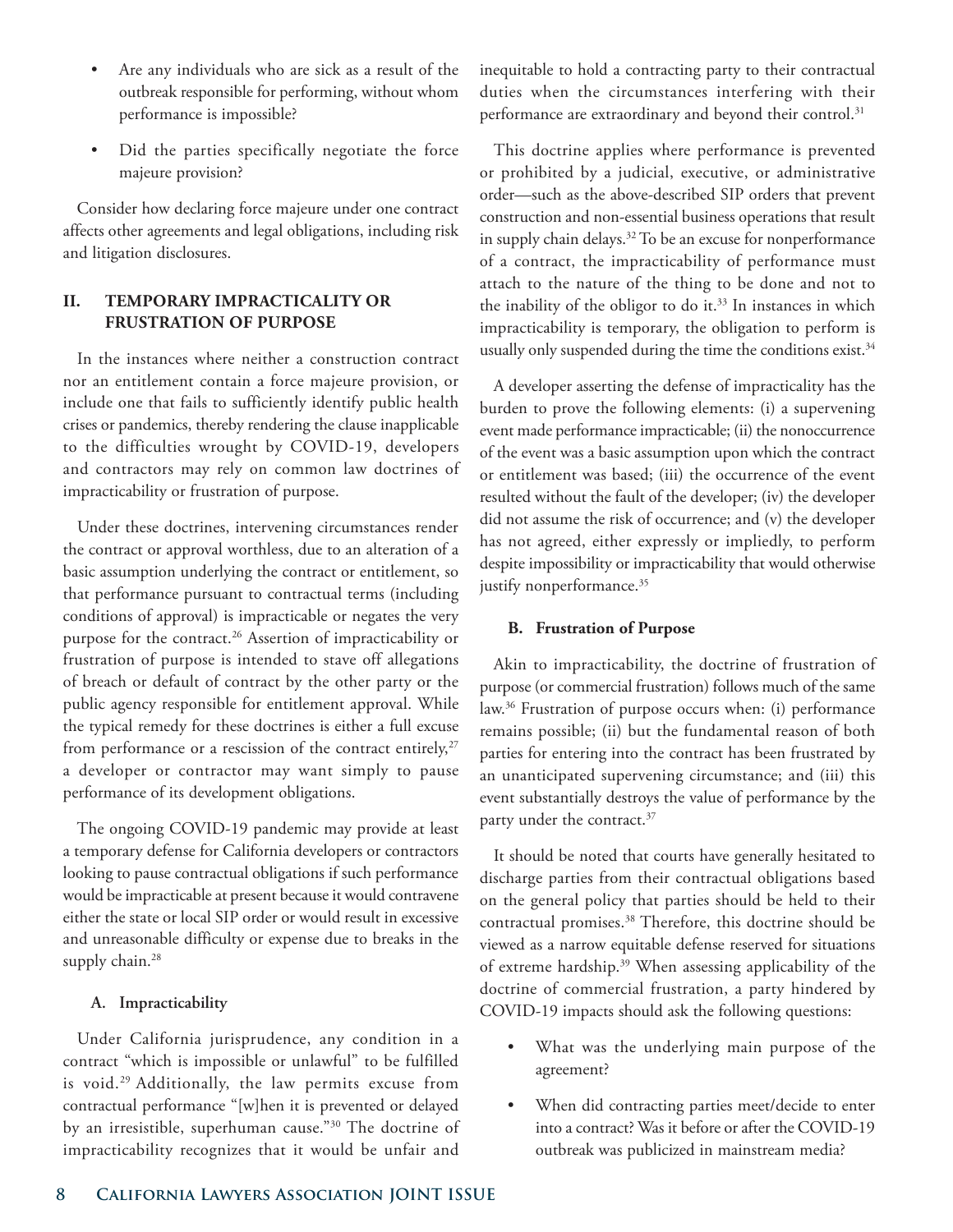• Can the frustration be explained by reasons other than simply the loss of revenue/profit?

# **III. CONCLUSION**

Meanwhile, confusion and uncertainty abound in the real estate industry from both a transactional and land use perspective, with many parties unable to meet a variety of contractual obligations as a result of the COVID-19 pandemic and fallout, and related government shutdowns, employee limitations, and supply chain disruptions. To date there are no published California decisions that squarely confront an ubiquitous virus or global pandemic in relation to contract and equitable principles.<sup>40</sup> Therefore, it is not currently clear how transactional and land use disputes will ultimately be resolved.

Nonetheless, it seems likely that force majeure provisions and the doctrines of impracticability and frustration of purpose will play a significant role in the ultimate resolution of land use and transactional disputes. These doctrines are fact-dependent and subject to interpretation. This means that the unique factual circumstances of each industry, each party, and each agreement will dictate the result. However, based on the widespread pandemic and indisputable hardship resulting from COVID-19, arguments can be made in favor of the applicability and enforceability of these doctrines. We anticipate that these defenses will play a critical role as developers and contractors continue to navigate the performance of contractual obligations against the backdrop of COVID-19.

## **Endnotes**

- Whitney Hodges may be contacted at whodges@ sheppardmullin.com
- 1 See, e.g., State of Cal., Executive Dept., Executive Order N-33-20, (issued Mar. 19, 2020) <(https:// covid19.ca.gov/img/Executive-Order-N-33-20.pdf>; City and County of S.F., Dept. of Public Health, Order of the Health Officer No. C19-07 (issued Mar. 16, 2020) <(https://www.sfdph.org/dph/alerts/files/ HealthOrderC19-07-%20Shelter-in-Place.pdf>; L.A. County, Dept. of Public Health, Order of the Public Health Officer – Safer At Home Order for Control of COVID 19, (issued Mar. 16, 2020) <(http:// publichealth.lacounty.gov/media/Coronavirus/docs/ HOO/HOO\_Safer\_at\_Home\_Order\_for\_Control\_of\_ COVID\_20200513.pdf>.
- 2 Filippo Taddei, *COVID-19's Historic Economic Impact, in the U.S. and Abroad* (Apr. 16, 2020) John Hopkins Magazine <https://hub.jhu.edu/2020/04/16/ coronavirus-impact-on-european-americaneconomies/>.
- 3 Maria Nicola, Zaid Alsafi, Catrin Sohrabi, Ahmed Kerwan Ahmed Al-Jabir, Christos Iosifidis, Maliha Agha & Riaz Agha, *The Socio-Economic Implications of the Coronavirus and COVID-19 Pandemic: A Review* (Apr. 17, 2020) <https://www.ncbi.nlm.nih.gov/pmc/articles/ PMC7162753/>.
- 4 See, e.g., State of Cal., Executive Dept., Executive Order N-37-20 (issued Mar. 27, 2020) <https://www.gov.ca.gov/ wp-content/uploads/2020/03/3.27.20-EO-N-37-20. pdf>; City and County of S.F., Office of the Mayor of S.F., Fifth Supplement to Mayoral Proclamation Declaring the Existence of a Local Emergency Dated February 25, 2020 (issued Mar. 23, 2020) <https://sfmayor.org/ sites/default/files/032320\_FifthSupplement.pdf>; City of San Diego, Ord. No. 21177 (issued Mar. 25, 2020) <accessed at https://docs.sandiego.gov/council\_reso\_ ordinance/rao2020/O-21177.pdf>; City of L.A., Ord. No. 186585 (issued Mar. 27, 2020) <http://clkrep.lacity. org/onlinedocs/2020/20-0147-S19\_ORD\_186585\_03- 31-2020.pdf>.
- 5 Alex Merritt & Daniel Maroon, *COVID-19 Impacts: California Governor Newsom's Executive Order Explained* (Apr. 8, 2020) <https://www. realestatelanduseandenvironmentallaw.com/executiveorder-rent-relief.html>.
- 6 Alfred Fraijo Jr., *Emergency Tenant Protections Take Effect in the City of Los Angeles* (Apr. 1, 2020) <https://www. realestatelanduseandenvironmentallaw.com/emergencytenant-protections-la.html>.
- 7 David Robertson, Dr. Matthew Secomb, and Emily Elliott, *COVID-19: Managing Force Majeure Risk in a Construction Project Supply Chain* (Apr. 13, 2020) <https://www.whitecase.com/publications/alert/covid-19-managing-force-majeure-risk-construction-projectsupply-chain>.
- 8 City and County of S.F., Dept. of Public Health, Order of the Health Officer No. C19-07b (issued Mar. 31, 2020) <https://www.sfdph.org/ dph/alerts/files/HealthOfficerOrder-C19-07b-ShelterInPlace-03312020.pdf>; Elizabeth J. Dye, *Force Majeure, Construction Delays, Labor Shortages and*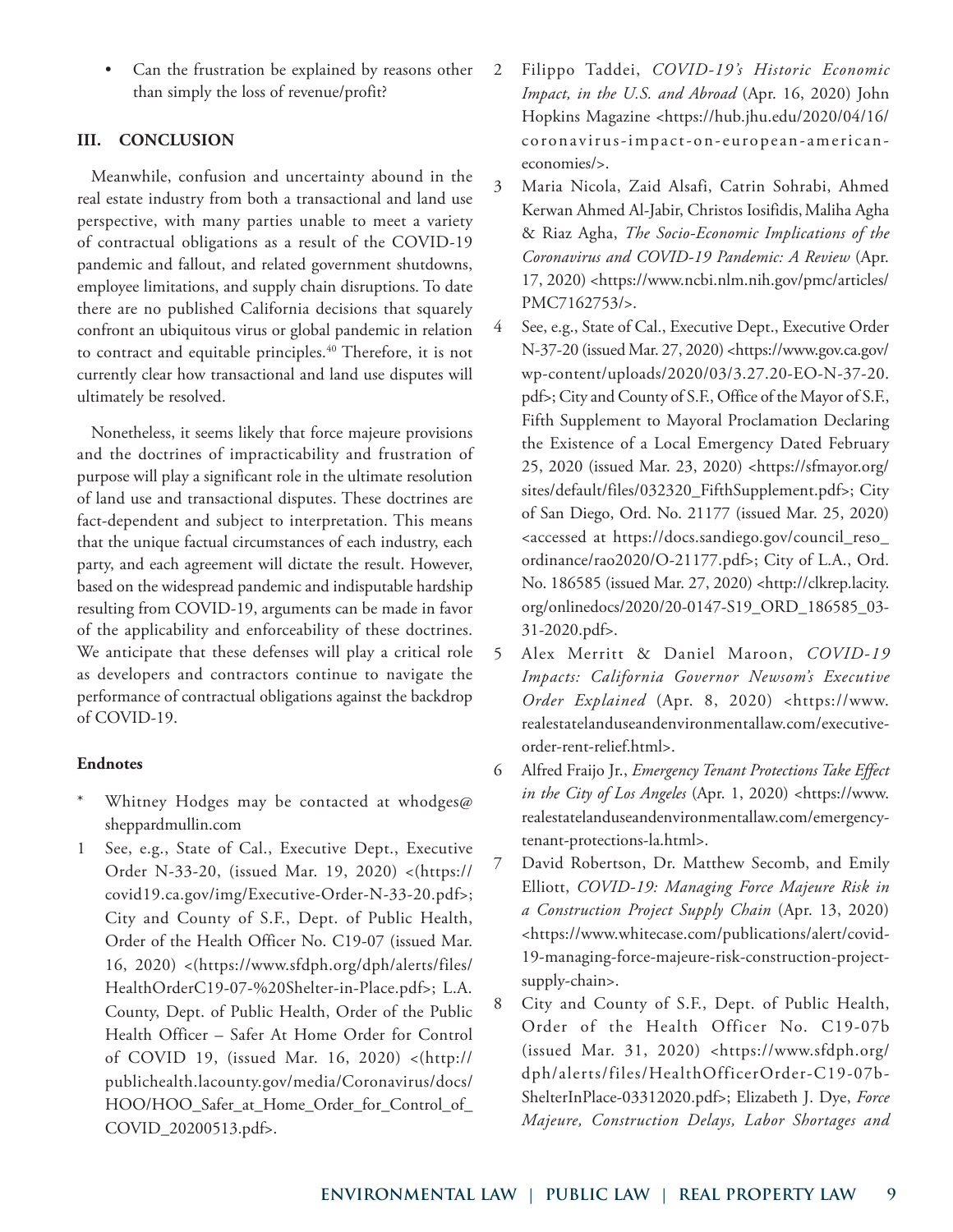*COVID-19* (Mar. 30, 2020) <https://www.gravel2gavel. com/force-majeure-delays-shortages-covid-19/>.

- 9 For purposes of this article, entitlements shall mean discretionary approvals, permits, and issuances required for development plans.
- 10 Robertson et al., *COVID-19: Managing Force Majeure Risk in a Construction Project Supply Chain*, *supra*; Robert Epstein, Zackary D. Knaub, David C. Jensen & John Mascialino, *For Developers and Owners: How COVID-19 Is Affecting Construction Project and Actions You Should Consider* (Apr. 15, 2020) <https://www.natlawreview. com/article/developers-and-owners-how-covid-19 affecting-construction-projects-and-actions-you>.
- 11 Mark L. Johnson & Bessie Fakhri, *Temporary Impracticality or Frustration of Construction Contracts During the COVID-19 Pandemic* (Apr. 7, 2020) <https://www.seyfarth.com/news-insights/temporaryimpracticality-or-frustration-of-construction-contractsduring-the-covid-19-pandemic.html>.
- 12 Civ. Code, § 3526.
- 13 *Watson Labs., Inc. v. Rhone-Poulenc Rorer, Inc.* (C.D. Cal. 2001) 178 F.Supp.2d 1099, 1110.
- 14 Damian McNair, *Force Majeure Clauses – Revisited* (June 2012) <www.dlapiper. com>2012/06>Files>FileAttachment>.
- 15 *San Mateo Cmty. College Dist. v. Half Moon Bay P'ship* (1998) 65 Cal.App.4th 401, 414.
- 16 Tara S. Kaushik & Kevin J. Ashe, *Force Majeure: COVID-19 Pandemic Issues that Could Impact Electricity Contract* (Mar. 23, 2020) <https://www.hklaw.com/en/insights/ publications/2020/03/force-majeure-covid19-pandemicissues-that-could-impact-electricity>.
- 17 *Nissho-Iwai Co. v. Occidental Crude Sales, Inc.* (5th Cir. 1984) 729 F.2d 1530, 1540 (interpreting California law).
- 18 *Id.*; see *Oosten v. Hay Haulers Dairy Employees & Helpers Union* (1955) 45 Cal.2d 784.
- 19 *Horsemen's Benevolent & Protective Assn. v. Valley Racing Assn.* (1992) 4 Cal.App.4th 1538, 1565.
- 20 *Id*.

24 *Id*.

- 21 *Butler v. Nepple* (1960) 54 Cal.2d 589, 599.
- 22 *Eastern Air Lines, Inc. v. McDonnell Douglas Corp.* (5th Cir. 1976) 532 F.2d 957, 992.
- 23 Iain Elder, *COVID-19: Force Majeure Event?* (Mar. 12, 2020) <https://www.shearman.com/ perspectives/2020/03/covid-19--force-majeure-event>.

25 *Id*.

- 26 Johnson et al., *Temporary Impracticality or Frustration of Construction Contracts During the COVID-19 Pandemic*, *supra*; see generally, *FPI Development, Inc. v. Nakashima* (1991) 231 Cal.App.3d 367 (the frustration must be so severe that it is not fairly to be regarded as within the risks that were assumed under the contract); *Christin v. Super. Ct.* (1937) 172 Cal.2d 289, 293 (courts have recognized impracticability due to excessive and unreasonable difficulty or expense); Civ. Code, § 1511(1); *Nat'l Pavements Corp. of Cal. v. Hutchinson Co*. (1933) 132 Cal.App. 235, 238 (impracticability excuses performance when the difference in cost is so great as to make performance manifestly unreasonable).
- 27 *Lloyd v. Murphy* (1944) 25 Cal.2d 48; *Autry v. Republic Prods*. (1947) 30 Cal.2d 144, 148, 155.
- 28 *Mineral Park Land Co. v. Howard* (1916) 172 Cal. 289, 293.
- 29 Civ. Code, § 1441; 6 Williston on Contracts (rev.ed.) § 1931, pp. 5407-5411.
- 30 Civ. Code, § 1511(2).
- 31 Kent Schmidt, *Coronavirus and Contractual Performance Disputes – Does a Pandemic Excuse Performance of Contractual Obligations* (Mar. 10, 2020) <https:// www.dorsey.com/newsresources/publications/ client-alerts/2020/03/coronavirus-and-contractualperformance-disputes>.
- 32 Cathy T. Moses, Scott R. Laes & Alicia N. Vaz, *California Contractual Enforceability Arising in the Wake of COVID-19: Force Majeure, Frustration and Impossibility* <https:// www.coxcastle.com/news-and-publications/2020/ california-contractual-enforceability-issues-arising-inthe-wake-of-covid-19-force-majeure-frustration-andimpossibility>.
- 33 *Id*.; *El Rio Oils, Canada, Ltd. v. Pac. Coast Asphalt Co.* (1949) 95 Cal.App.2d 186, 188 (the inability to perform "must consist in the nature of the thing to be done and not in the inability of the obligor to do it").
- 34 Rest.2d, Contracts (1981) §§ 269-70.
- 35 *Oosten v. Hay Haulers Dairy Emps. & Helpers Union* (1955) 45 Cal.2d 784, 788; Moses et al., *California Contractual Enforceability Arising in the Wake of COVID-19: Force Majeure, Frustration and Impossibility*, *supra*.
- 36 Cal. U. Com. Code, § 2615; Civ. Code, § 1932.
- 37 *FPI Development, Inc*, *supra,* 231 Cal.App.3d at p. 399; *Fed. Leasing Consultants, Inc. v. Mitchell Lipsett Co*. (1978) 85 Cal.App.3d 44, 47; *Gold v. Salem Lutheran*